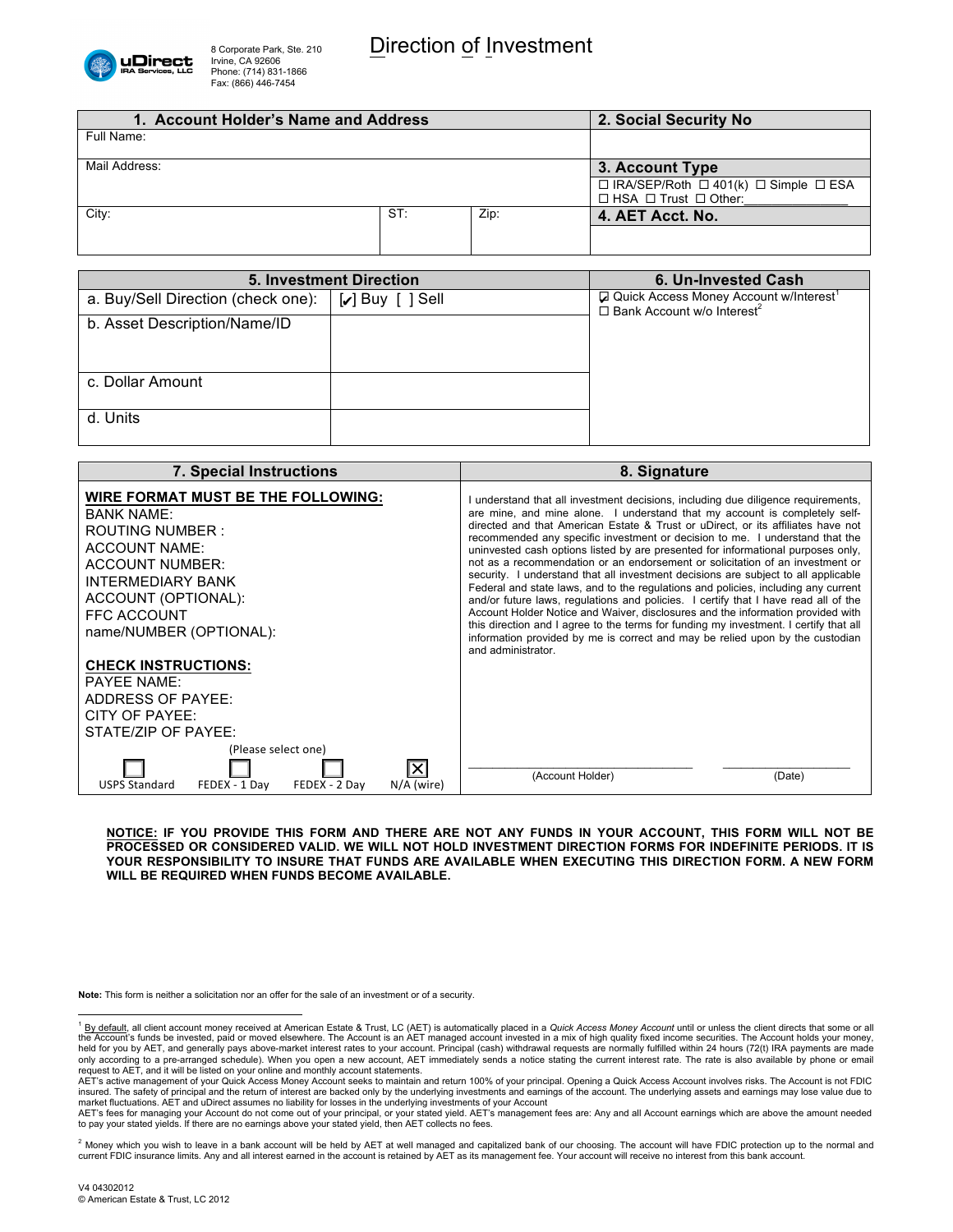

## **Account Holder Notice and Waiver For Funding Investment**

**NOTICE**: American Estate & Trust is not affiliated with or involved in any joint marketing or compensation arrangements with the investment that you have chosen. We are acting strictly in a directed custodial capacity whereby we will hold title to your investment in your account with us.

American Estate & Trust has not vetted, checked, qualified, researched or endorsed your investment or any parties that you have chosen to engage with regarding your investment. American Estate & Trust does not and will not monitor, follow up, or manage the investment you have chosen. We will not necessarily be aware of any changes in the investment or the investment's value without your direct involvement and notice to us as to the changes.

### **Account Holder Representations**:

American Estate & Trust and its affiliates do not and have not made any specific recommendations, representations or endorsements for the investment that I have chosen. I understand that I am making this investment choice at my own discretion and direction. I have not relied on any advice from American Estate & Trust for making this decision. I understand that it is my sole responsibility, per the account agreement, to do all the proper due diligence before making the investment and to provide the required and necessary ongoing monitoring and reporting of the investment to American Estate & Trust. As the account holder, I will NOT be relying on American Estate & Trust to provide any direct reporting on this investment beyond updating my account with information that I or the investment provides. I understand and agree that if an investment advisor recommends using American Estate & Trust as the custodian for any investment being offered to me, it does not make American Estate & Trust affiliated with, or responsible for the actions of, the advisor I have chosen or for the success of my investment. Since I clearly understand that American Estate & Trust is not responsible for my investment decisions or for monitoring my investments, I also agree that if any investment I choose loses value, either by normal market actions or criminal activities by the investment's principals, then any lawsuit or arbitration I initiate as well as any complaint I file with any federal or state authority will not name American Estate & Trust as being complicit or otherwise responsible in any way for the loss in value (I hereby agree to be liable for and to pay to American Estate & Trust substantial damages, as well as American Estate & Trust's reasonable legal fees and court costs, for damaging its reputation if I fail to abide by this). Further, I agree to continue paying my normal account fees, regardless of my perceived value of the investment, until such time as I formally close my account. If I close my account, American Estate & Trust will report the account value to the IRS on Form 1099-R at the last known value and will not reduce its value based solely on my personal statement that it has lost value. It will be my responsibility to provide American Estate & Trust with a formal, independent valuation legally attesting to and justifying the lower account value (for insolvency, a bankruptcy court order will suffice).

I understand and agree that any insolvency, criminal activity, poor investment performance or complete loss of my investment shall be my sole responsibility and that I will indemnify and hold American Estate & Trust harmless for any fees, expenses, legal costs, and any and all other costs that may arise as a result of my choosing this investment. Such fees and costs covered and reimbursed will include, but are not limited to, any fees or costs incurred from any investigations or from governmental authorities.

I agree to these terms and conditions and acknowledge them by signing this form to authorize the funding of my investment.